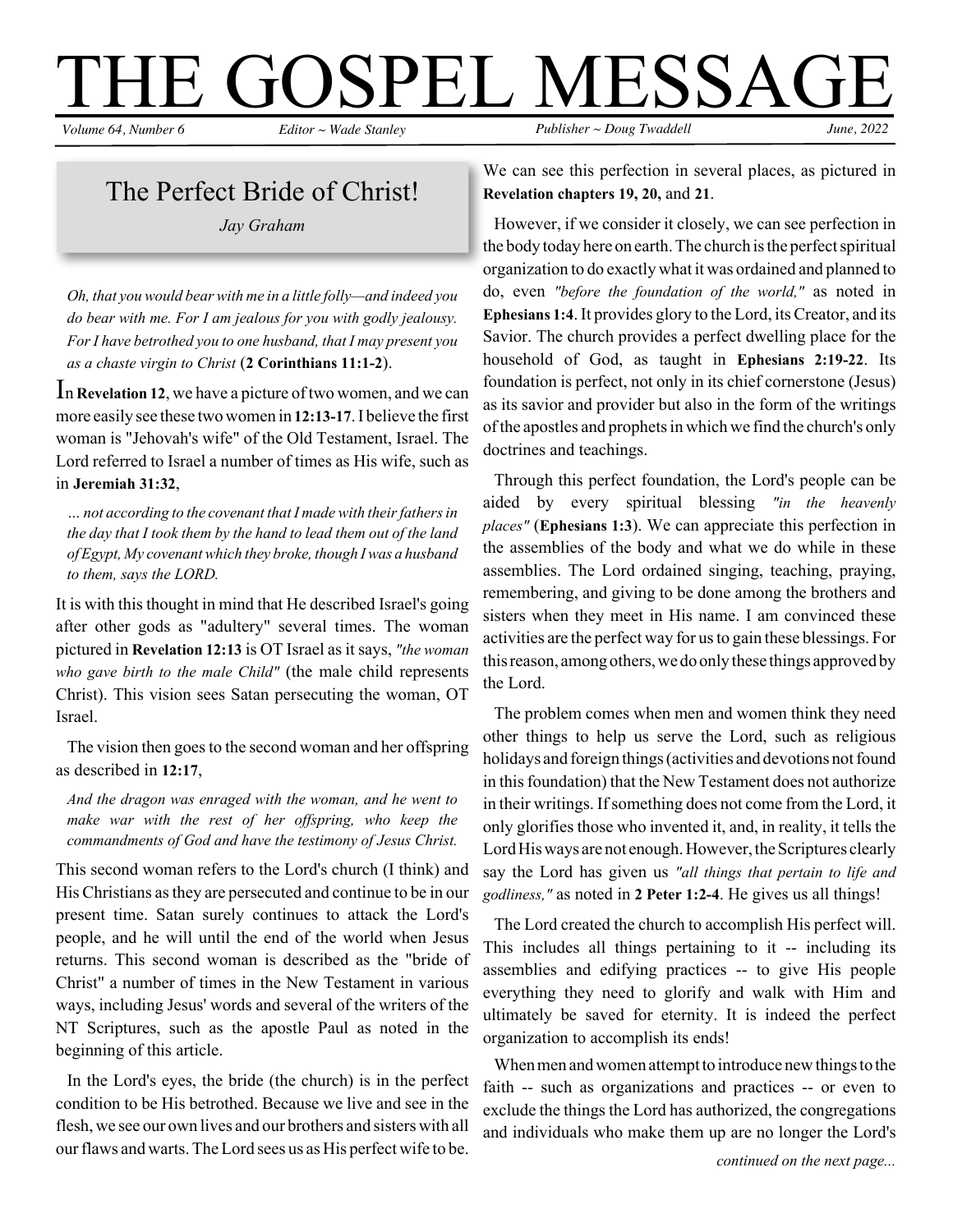#### *Continued from front page: "The Perfect Bride of Christ"*

possession. We can see this clearly in five of the seven letters to the churches in **Revelation 2-3**.

What a beautiful "pearl of great price" we have found! What a glorious path to the Lord and His righteousness we can follow! What a magnificent bride we can be part of!

I know these modern times may seem dark to some. But the bride of Christ will continue to follow the path our Lord has chosen. Will you come along?

*And the Spirit and the bride say, "Come!" And let him who hears say, "Come!" And let him who thirsts come. Whoever desires, let him take the water of life freely* (**Revelation 22:17**).

> ~ *7715 Quarterhorse Cir, Flagstaff, AZ 86004 jayhgraham@live.com*

### Is Baptism Just a Symbol? *Wade Stanley*

I believe baptism is for the remission of sins, that one is born into the kingdomof God through baptismin Jesus's name, and that baptism is necessary in order to be saved. When I teach about baptism, what I sometimes hear in response is, "Baptism is important, but it's only a symbol. We are baptized because we are saved and not saved because we are baptized." But is baptism JUST a symbol?

#### In **Romans 6:1-4**, Paul asks

*Whatshall we say then? Shall we continue in sin that grace may abound? Certainly not! How shall we who died to sin live any longer in it? Or do you not know that as many of us as were baptized into Christ Jesus were baptized into His death? Therefore we were buried with Him through baptism into death, that just as Christ was raised from the dead by the glory of the Father, even so we also should walk in newness of life.*

Paul's teaching on baptism in **Romans 6** is, in part, a response to one of the criticisms of his teaching. From Paul's teaching, some people seem to conclude: if God gives more grace in response to sin, then we should sin more to increase God's grace. Or, to put it another way, "Sin is bad, but if I sin, God just gives more grace, so it's okay."

Paul vehemently denies this insinuation based on what we have experienced in Jesus Christ: *"How shall we who died to sin*

*live any longer in it?"* In Jesus Christ, we experience a spiritual death: we die to sin. Our motivation to resist temptation and avoid sin lies in the reality that we are now spiritually dead to sin.

This death to sin occurs when we are baptized into Christ Jesus: *"Or do you not knowthat as many of us aswere baptized into Christ Jesus were baptized into His death?"* (**Romans 6:3**). Paul asserts we are baptized INTO His death: prior to baptism, we are not "in" the death of Jesus. When we are baptized, we are baptized "into His death." So when do we die to sin? When we are baptized INTO Jesus which includes His death.

The baptism taught by Paul contains all three of the core gospel elements. We are *"buried with (Jesus) through baptism,"* we are *"baptized into His death,"* and we are *"raised…to walk in newness of life."* Just like the central element of the gospel, baptism is a death, burial, and resurrection.

And remember, this entire line of reasoning stems from the question, *"How shall we who died to sin live any longer in it?"*. Paul says I should no longer live in sin because I was baptized INTO His death. So I ask: Is Paul treating baptism as "just a symbol?" Now some peoplemight be thinking, "Well, he does call it a symbol in verse 5." Yes, he does, so let's take a look at verses 5-7.

*"Forifwe have been united togetherin the likeness of His death, certainly we also shall be in the likeness of His resurrection, knowing this, that our old man was crucified with Him, that the body ofsin might be done awaywith, thatwe should no longer be slaves of sin. For he who has died has been freed from sin"* (**Romans 6:5-7**).

Notice the word "likeness" in verse 7. The Greek word means "figure, image, likeness, representation." Paul says baptism is a figure, a likeness, a representation of the crucifixion and resurrection.Is baptism a symbol? Yes.But is it JUST a symbol?

Although baptism symbolizes the core of the gospel, we should not conclude it is only symbolic: notice the use of the word "with."

- **Verse 4**: in baptism, we are *"buried...with (Jesus)."*
- **Verse 6**: in baptism, our old man is *"crucifiedwith (Jesus)."*
- **Verse 8**: in baptism, we have *"died with Christ."*

- **Verse 8**: because we have died with him in baptism, we expect to *"live with Him"* upon our resurrection from the dead.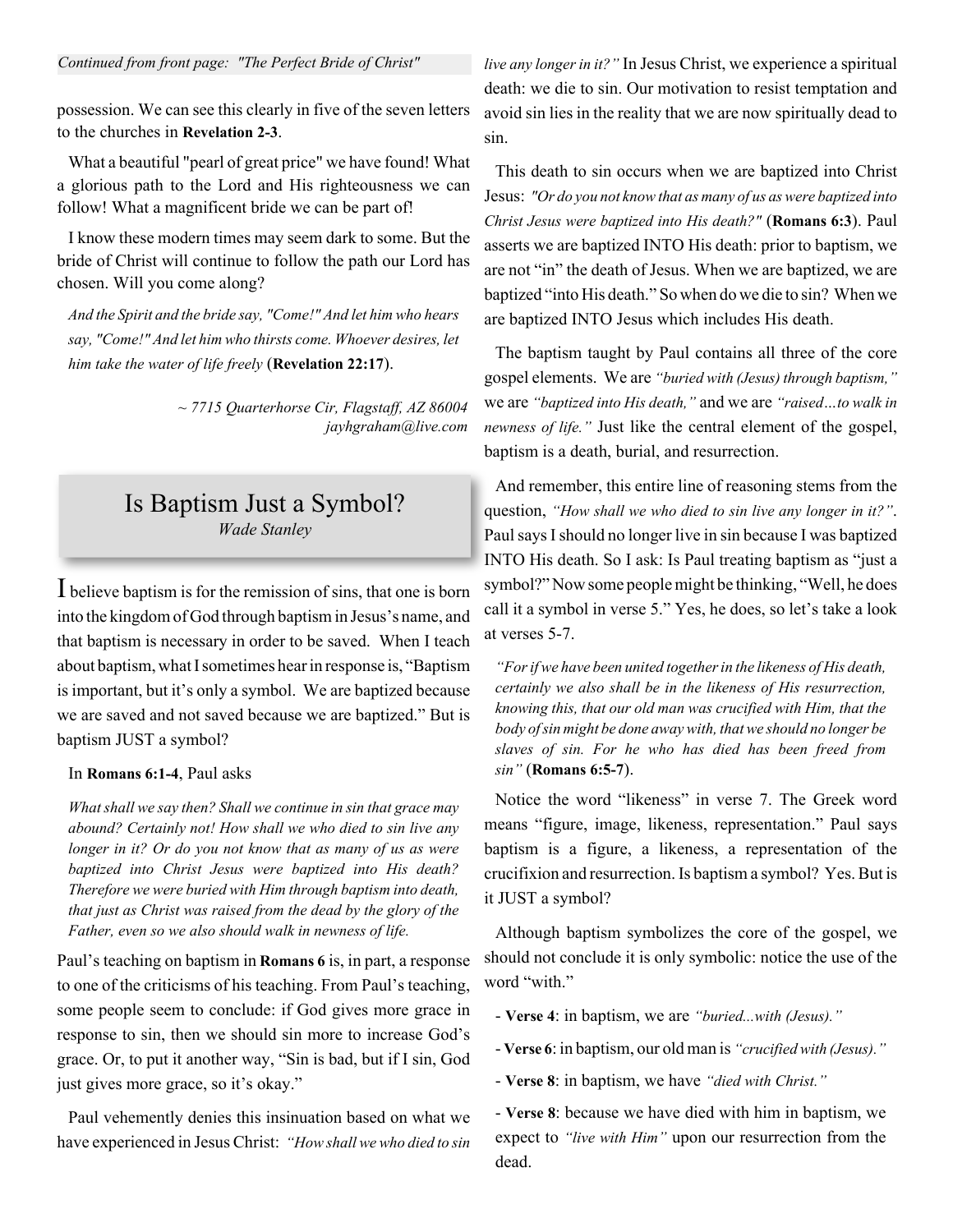The use of the word "with" implies a participatory event, not an abstract, symbolic ritual. Paul depicts baptism as more than a symbol ofChrist's death, burial, and resurrection; he depicts baptism as our participation in those consequential events.

Taking this a step further, notice where Paul situates baptism: he places baptism between our *"old man"* and *"walk (ing)in newness of life."*He equates our *"oldman"*with *"the body ofsin"*in **verse 6**.Our*"oldman"*iswhowewere before baptism. Our *"old man"* enters the waters of baptism in order to be crucified with Jesus and thereby freed fromsin.What emerges from the water is a *"new man"* who *"walk(s) in the newness of life."* So baptism is placed between the *"old man"* and the *"new man."*

In addition,Paul describesthe *"oldman"* as a slave to sin.Our crucifixion with Jesus in baptism does away with *"the body of sin...that we should no longer be slaves of sin. For he who has died has been freed from sin."* Once again Paul situates baptism in a crucial spot: he places it between slavery to sin and freedom from sin.

AsI consider what istaught by **Romans 6:1-7**, here are a few key conclusions I draw from the text.

- Before baptism, I am outside of Christ -- I am baptized INTO His death, burial, and resurrection.
- In baptism, I am united WITH the death, burial, and resurrection of Jesus -- I participate WITH Him and because Jesus died to sin, I die to sin in baptism.
- God situates baptism between death and life, between our old person and our new person, between slavery and freedom.

I enter baptism as a sinner, I emerge from baptism a saint, sanctified by the blood of Jesus Christ, raised to walk in the newness of life.

> *~ 18078 State Highway 149, Unionville, MO 63565 wadestanley@gmail.com*

## *Glory to God!*

It was <sup>a</sup> happy occasion for the church in **Eldon, MO** when **Brandon Roark** was baptized for the remission of his sins on April 15.

The **Chapel Glen Church of Christ, Indianapolis, IN** welcomed **Melody Luppino** as a member of the congregation on April 27.

### *Blessed Are the Dead*

Lawrence Edward "Larry" Ballenger, Jr., 91, of Kearney, MO, passed away January 25. Larry was born March 12, 1930, in Kansas City, MO, the eldest of two children of **Lawrence Edward Sr.** and **Oral Virginia** (**Heckenliable**) **Ballenger**. Along with his parents, Larry was preceded in death by his sister, **Barbara Mouchague**. Larry graduated from Paseo High School and served 13 years in the National Guard. He was united in marriage to **Charlene CarolBoyer** on May 5, 1953.In his early career, Larry worked seven years as an Officer for the Kansas City Police Department and later operated a Texaco Service Station with his father. For 30 years, Larry worked for the US Postal Service, retiring as an Operations Manager at the KCI Post Office. Larry was a member of the **Church of Christ in Independence**. Survivors include his wife of 68 years, Charlene; children, **Randol** (**Pattie**) **Ballenger**, **Douglas Ballenger** and **Janet Squire**; and two grandsons.

**Barbara Landes**, 73, of Lee's Summit, MO, went to be with Jesus on April 18. She was born **Barbara Ann Waterworth** in Kansas City, MO, on February 6, 1949, to **Charles** and **Lois Waterworth**. She was the eldest of 4 children. She married **David Landes** on August 22, 1969. Barbara put on the Lord in baptism at the age of 13 and was a member of the church of Christ all her life, most recently of the **church on Smart Road, Greenwood,MO**.Barbara'smother,Lois, and hersister,**Paula**, preceded her in death. She is survived by her husband, David, of the home, daughter **Carrie Brigham**, also of the home, son **Rob** (**Maggie**) **Landes** of Killeen, TX; father Charles Waterworth, Nixa MO, sister **Leslie Waterworth**, Springfield MO and brother **Bryan** (**Connie**) **Waterworth** of Clever, MO. In addition, she leaves seven grandchildren.

Barbara wants you to know the following things about her:

- She loved her family unconditionally
- She prayed for her family daily, especially for her grandchildren to find the need to live for Jesus
- She and David had a strong and loving marriage for almost 53 years and she credits the examples set for them by their parents and others in the church for how to have a successful marriage

BUT

- She was a flawed person
- She committed many sins throughout her life